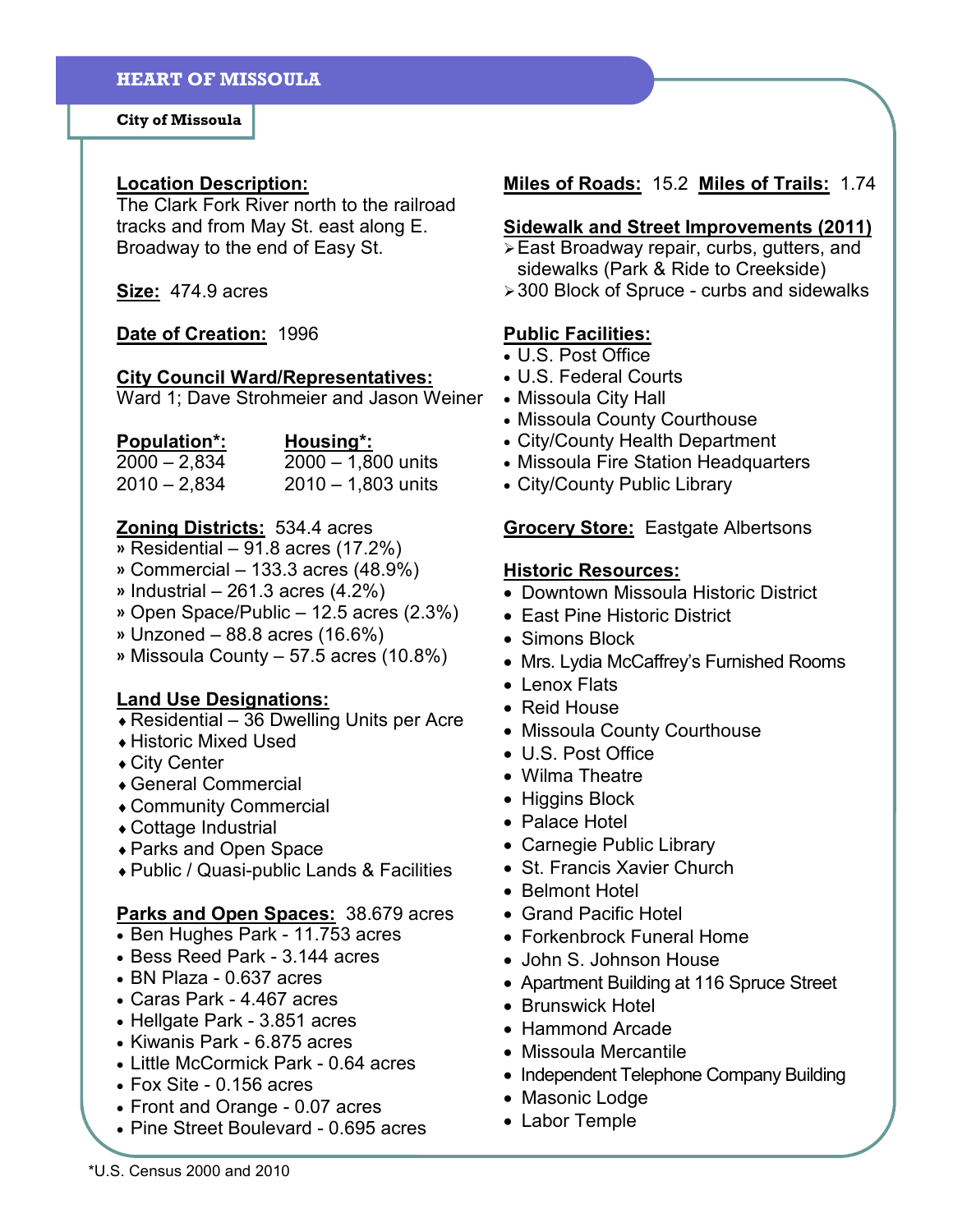#### City of Missoula

- Missoula Laundry Company
- Atlantic Hotel
- Gleim Building
- Dixon-Duncan Block
- March and Powell Funeral Home
- Lucy Building
- Model Laundry and Apartments
- Zip Auto
- Montgomery Ward
- Garden City Drug
- Hellgate Lodge 383 BPOE
- Florence Hotel
- Gleim Building II
- Headquarters Building & Daily Company
- Bluebird Building
- Studebaker Building
- Missoula Mercantile Warehouse

# Neighborhood Development (2008-2010):

Office/Bank Professional - 2 Commercial Other - 2

# Neighborhood Guidance Documents:

Northside/Westside Plan - 2006 Missoula Greater Downtown Master Plan – 2009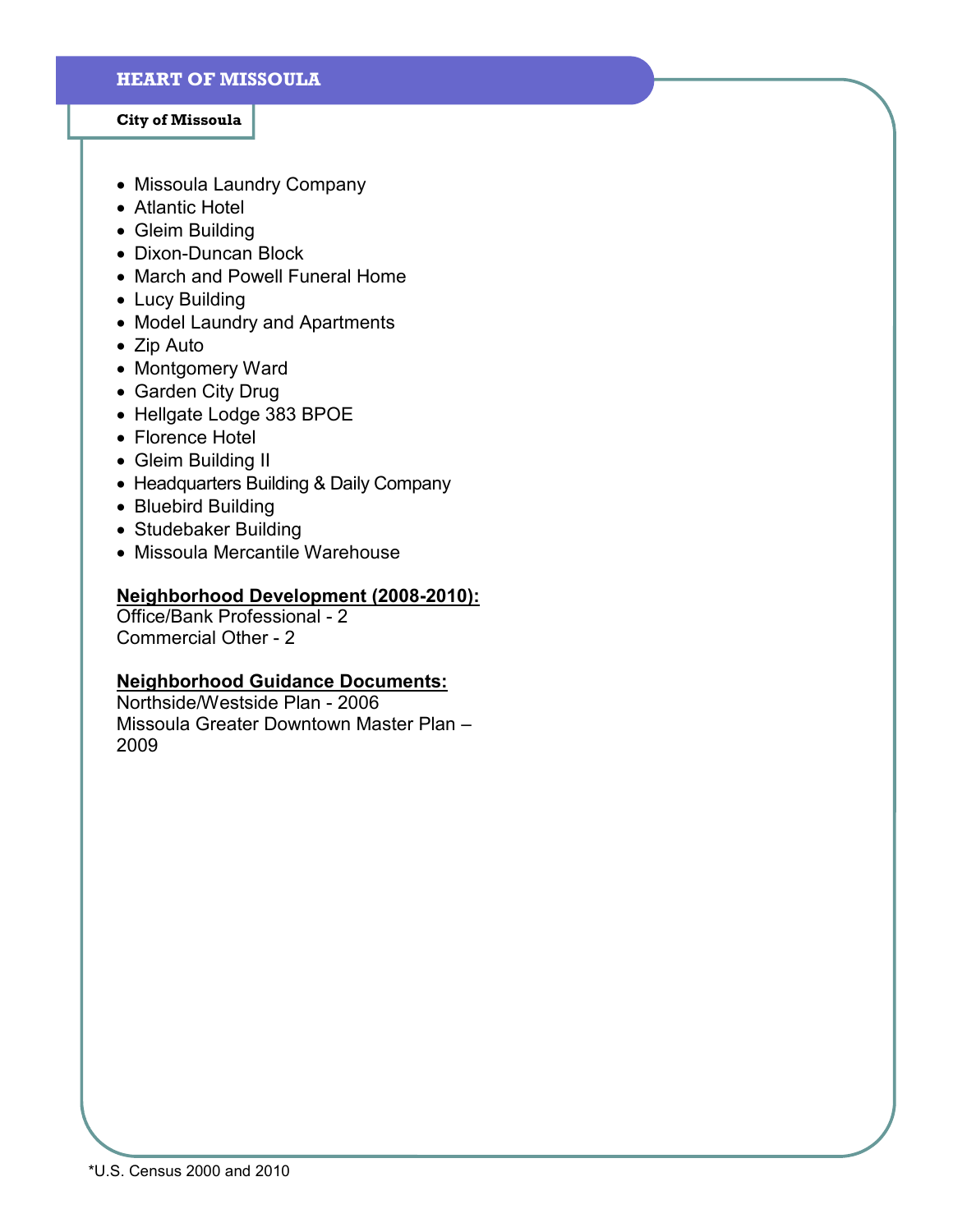

April 2010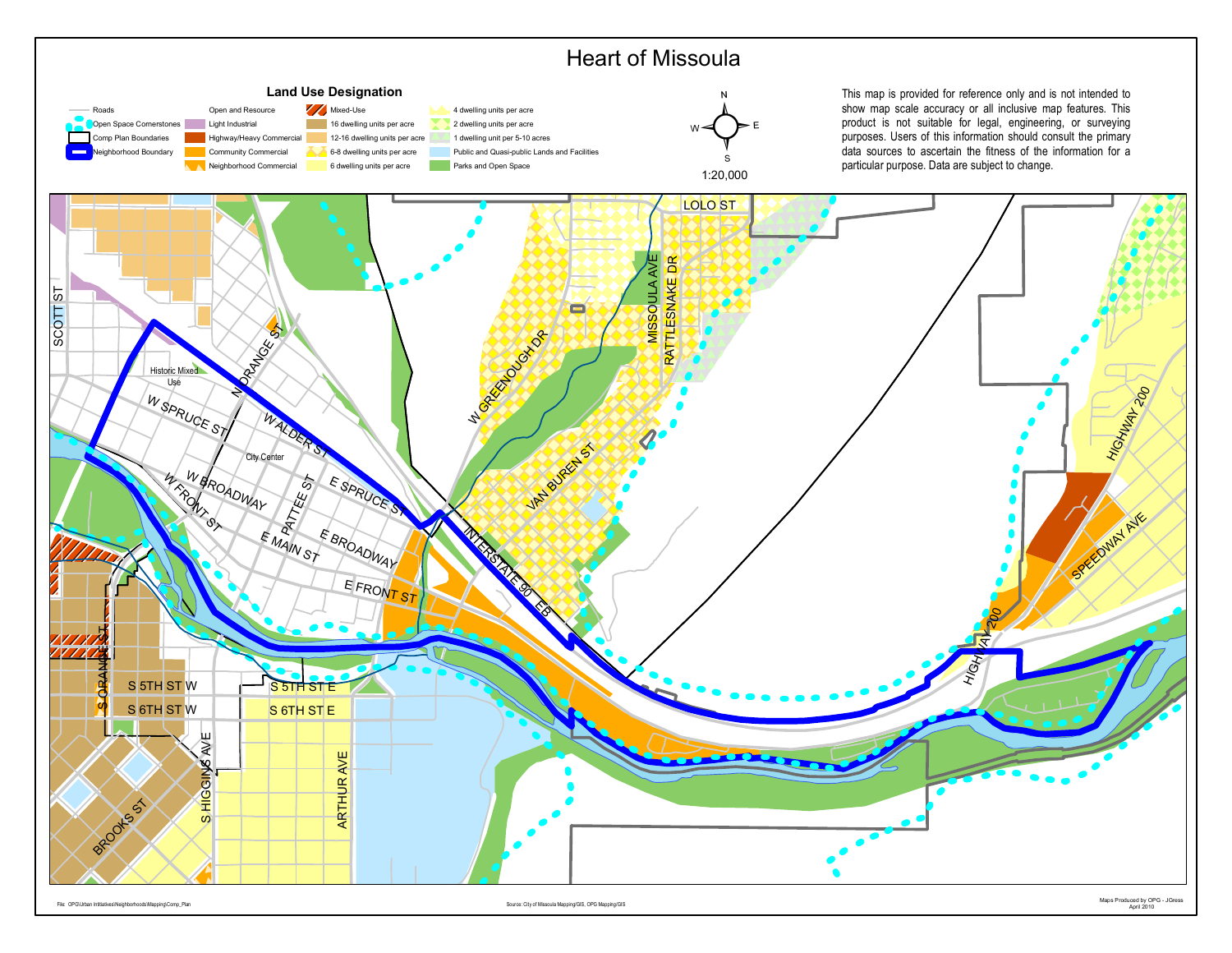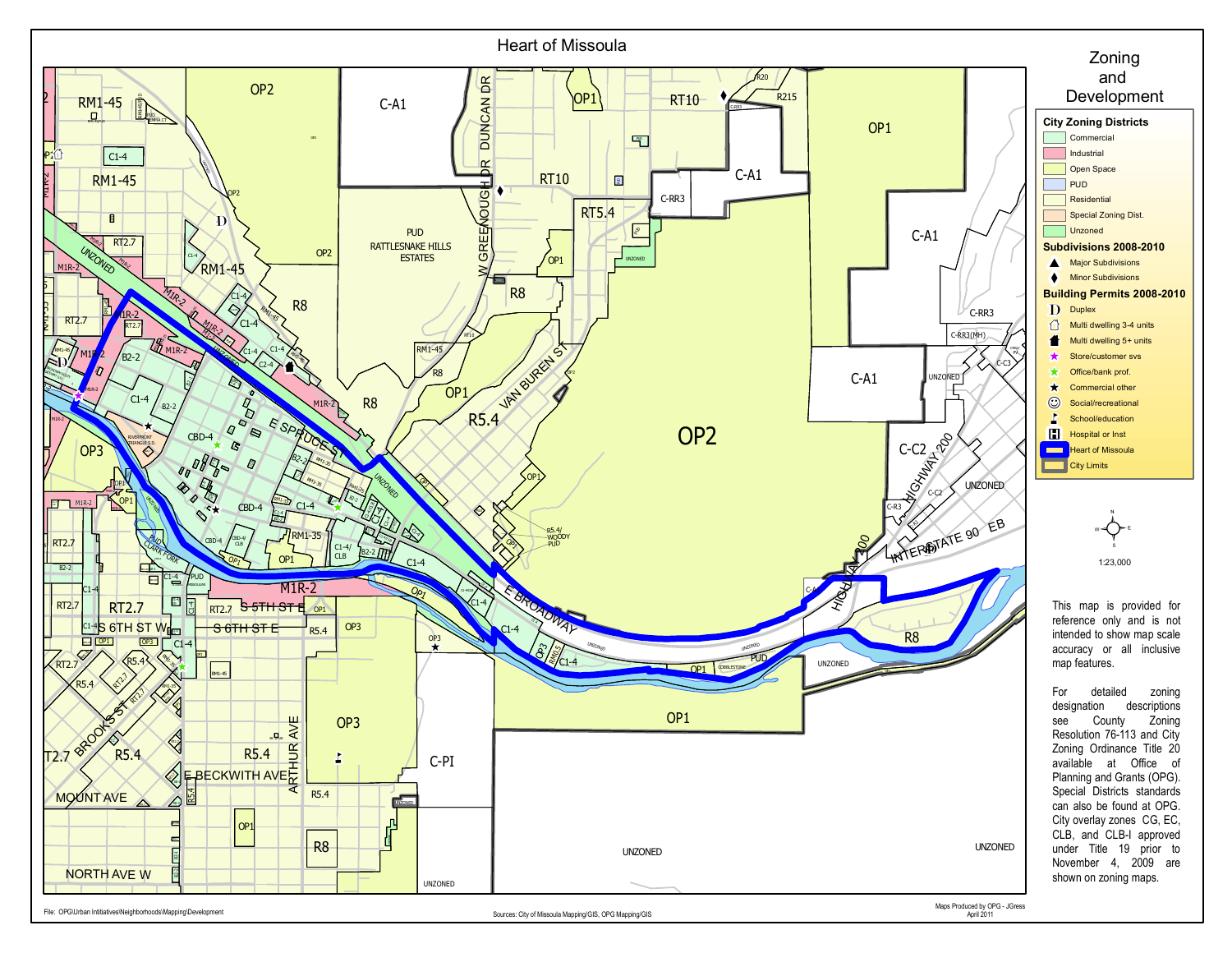